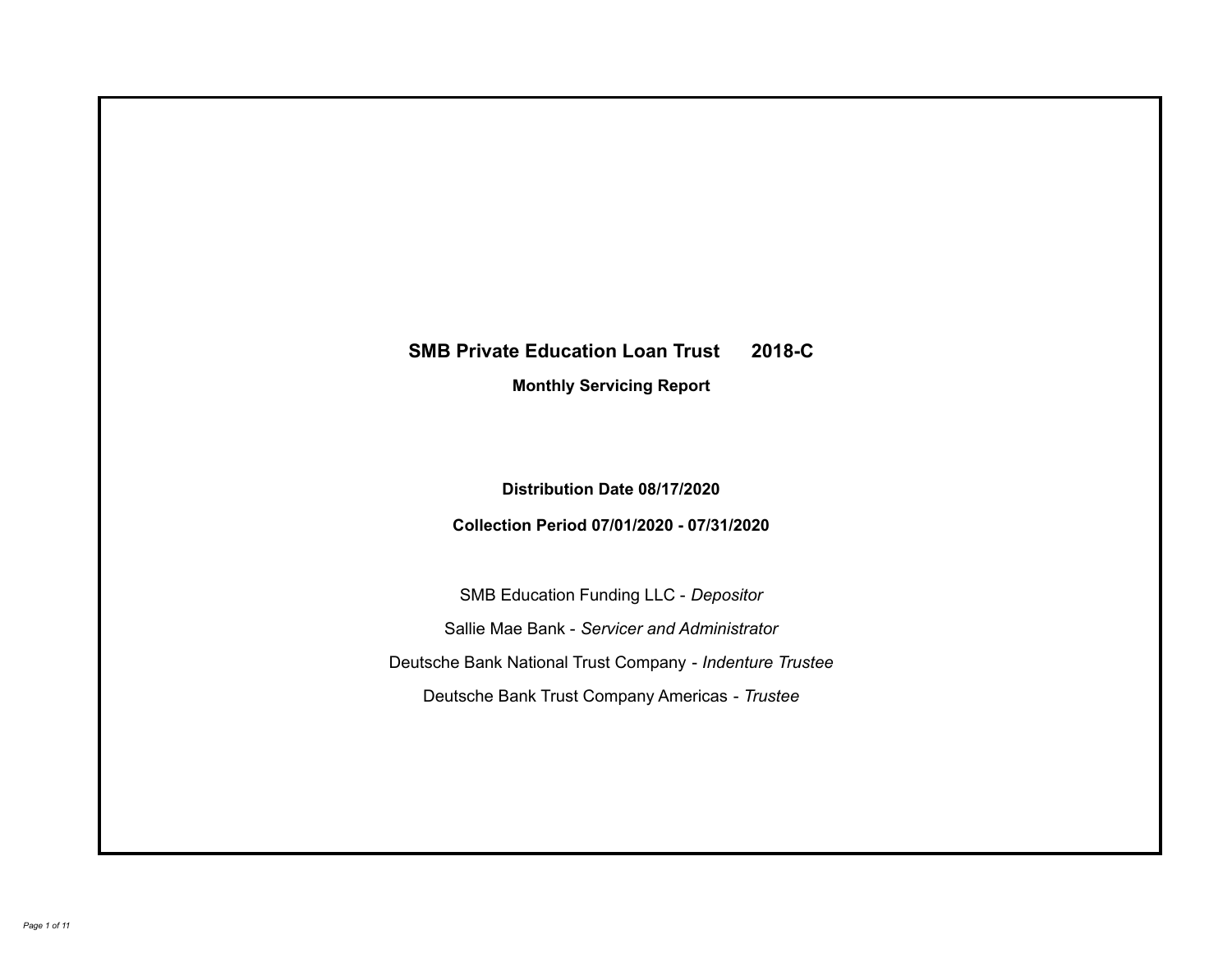| A           | <b>Student Loan Portfolio Characteristics</b> |                                                 | <b>Settlement Date</b><br>09/19/2018 | 06/30/2020            | 07/31/2020            |
|-------------|-----------------------------------------------|-------------------------------------------------|--------------------------------------|-----------------------|-----------------------|
|             | <b>Principal Balance</b>                      |                                                 | \$557,492,029.76                     | \$430,687,460.82      | \$425,263,360.94      |
|             | Interest to be Capitalized Balance            |                                                 | 38,025,828.51                        | 29,236,089.68         | 28,328,431.20         |
|             | Pool Balance                                  |                                                 | \$595,517,858.27                     | \$459,923,550.50      | \$453,591,792.14      |
|             | Weighted Average Coupon (WAC)                 |                                                 |                                      |                       |                       |
|             |                                               | WAC1 (Contractual Interest Rate on the Loan)    | 9.74%                                | 9.15%                 | 9.15%                 |
|             |                                               | WAC2 (Average of Applicable Interest Rate)      | 9.70%                                | 8.36%                 | 8.37%                 |
|             |                                               | WAC3 (Average of Actual Interest Rate)          | 9.62%                                | 8.28%                 | 8.29%                 |
|             | Weighted Average Remaining Term               |                                                 | 137.72                               | 131.41                | 131.09                |
|             | Number of Loans                               |                                                 | 48,318                               | 37,704                | 37,203                |
|             | Number of Borrowers                           |                                                 | 46,914                               | 36,685                | 36,197                |
|             | Pool Factor                                   | Since Issued Total Constant Prepayment Rate (1) |                                      | 0.772308578<br>12.18% | 0.761676222<br>12.20% |
|             |                                               |                                                 |                                      |                       |                       |
| $\sf B$     | <b>Debt Securities</b>                        | <b>Cusip/Isin</b>                               | 07/15/2020                           |                       | 08/17/2020            |
|             | A <sub>2</sub> A                              | 78449QAB3                                       | \$210,096,226.32                     |                       | \$204,910,336.34      |
|             | A2B                                           | 78449QAC1                                       | \$103,609,097.91                     |                       | \$101,051,672.71      |
|             | В                                             | 78449QAD9                                       | \$40,000,000.00                      |                       | \$40,000,000.00       |
|             |                                               |                                                 |                                      |                       |                       |
| $\mathsf C$ | <b>Certificates</b>                           | <b>Cusip/Isin</b>                               | 07/15/2020                           |                       | 08/17/2020            |
|             | Residual                                      | 78449Q107                                       | \$100,000.00                         |                       | \$100,000.00          |
|             |                                               |                                                 |                                      |                       |                       |
| D           | <b>Account Balances</b>                       |                                                 | 07/15/2020                           |                       | 08/17/2020            |
|             | Reserve Account Balance                       |                                                 | \$1,508,827.00                       |                       | \$1,508,827.00        |
|             |                                               |                                                 |                                      |                       |                       |
| E           | <b>Asset / Liability</b>                      |                                                 | 07/15/2020                           |                       | 08/17/2020            |
|             | Overcollateralization Percentage              |                                                 | 23.09%                               |                       | 23.73%                |
|             | Specified Overcollateralization Amount        |                                                 | \$114,980,887.63                     |                       | \$113,397,948.04      |
|             | Actual Overcollateralization Amount           |                                                 | \$106,218,226.27                     |                       | \$107,629,783.09      |

(1) For additional information, see 'Since Issued CPR Methodology' found on page 11 of this report.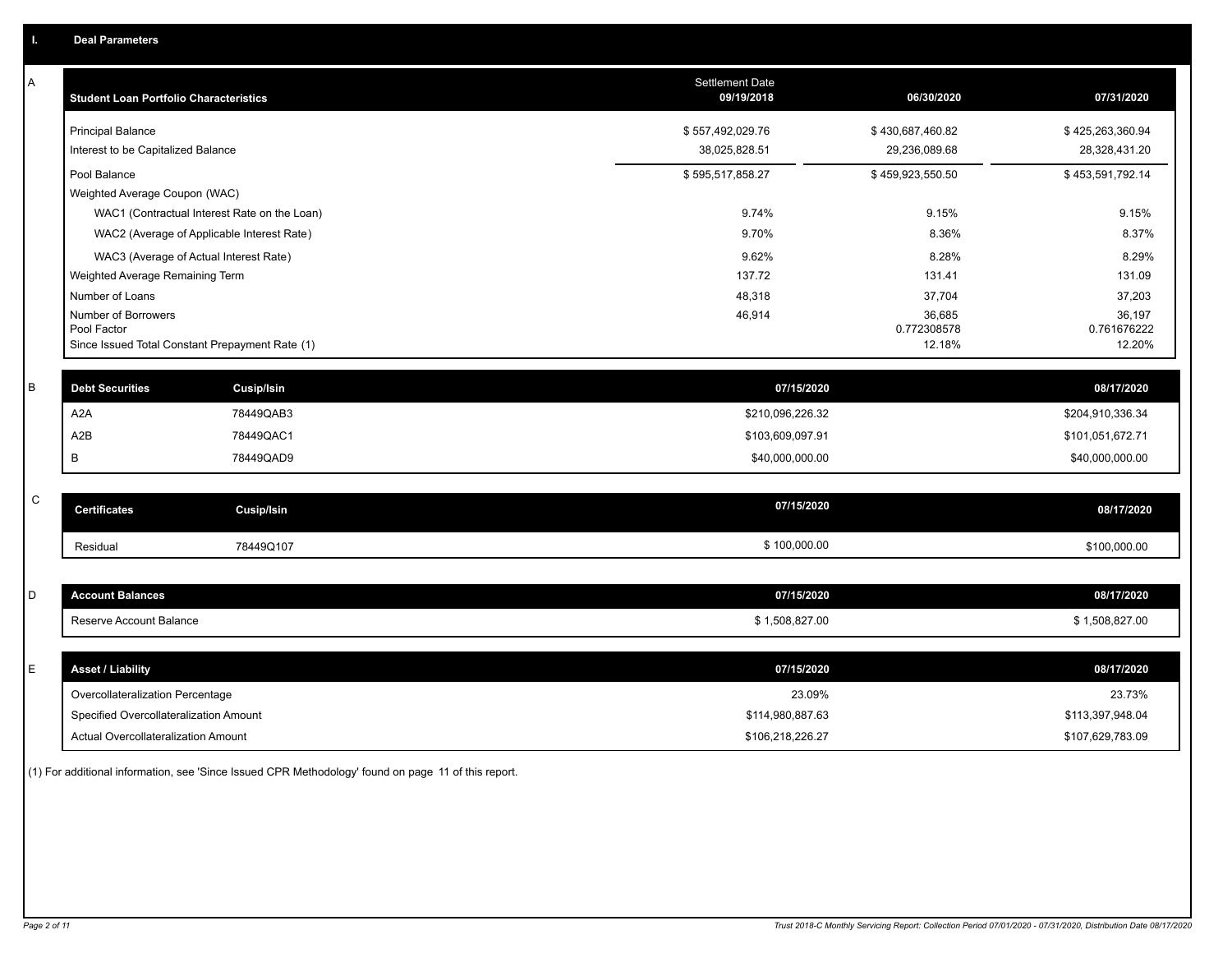### **II. 2018-C Trust Activity 07/01/2020 through 07/31/2020**

| <b>Borrower Principal</b><br>6,729,096.56<br>0.00<br><b>Consolidation Activity Principal</b><br>0.00<br>Seller Principal Reimbursement<br>0.00<br>Servicer Principal Reimbursement<br>0.00<br>Delinquent Principal Purchases by Servicer<br><b>Other Principal Deposits</b><br>94,645.59<br>\$6,823,742.15<br><b>Total Principal Receipts</b><br>В<br><b>Student Loan Interest Receipts</b><br>Borrower Interest<br>2,046,921.56<br><b>Consolidation Activity Interest</b><br>0.00<br>0.00<br>Seller Interest Reimbursement<br>Servicer Interest Reimbursement<br>0.00<br>0.00<br>Delinquent Interest Purchases by Servicer<br>2,153.04<br><b>Other Interest Deposits</b><br>\$2,049,074.60<br><b>Total Interest Receipts</b><br>С<br><b>Recoveries on Realized Losses</b><br>\$22,331.15<br>D<br><b>Investment Income</b><br>\$327.80<br>Е<br><b>Funds Borrowed from Next Collection Period</b><br>\$0.00<br>F<br><b>Funds Repaid from Prior Collection Period</b><br>\$0.00<br>G<br>\$0.00<br>Loan Sale or Purchase Proceeds<br>\$0.00<br>н<br>Initial Deposits to Distribution Account<br><b>Excess Transferred from Other Accounts</b><br>\$0.00<br><b>Borrower Benefit Reimbursements</b><br>\$0.00<br>J<br>Κ<br><b>Other Deposits</b><br>\$0.00<br>L<br><b>Other Fees Collected</b><br>\$0.00<br>М<br><b>AVAILABLE FUNDS</b><br>\$8,895,475.70<br>N<br>Non-Cash Principal Activity During Collection Period<br>\$1,399,642.27<br>Aggregate Purchased Amounts by the Depositor, Servicer or Seller<br>O<br>\$96,798.63<br>P<br>\$0.00<br>Aggregate Loan Substitutions | Α | <b>Student Loan Principal Receipts</b> |  |
|----------------------------------------------------------------------------------------------------------------------------------------------------------------------------------------------------------------------------------------------------------------------------------------------------------------------------------------------------------------------------------------------------------------------------------------------------------------------------------------------------------------------------------------------------------------------------------------------------------------------------------------------------------------------------------------------------------------------------------------------------------------------------------------------------------------------------------------------------------------------------------------------------------------------------------------------------------------------------------------------------------------------------------------------------------------------------------------------------------------------------------------------------------------------------------------------------------------------------------------------------------------------------------------------------------------------------------------------------------------------------------------------------------------------------------------------------------------------------------------------------------------------------------------------------------------------------|---|----------------------------------------|--|
|                                                                                                                                                                                                                                                                                                                                                                                                                                                                                                                                                                                                                                                                                                                                                                                                                                                                                                                                                                                                                                                                                                                                                                                                                                                                                                                                                                                                                                                                                                                                                                            |   |                                        |  |
|                                                                                                                                                                                                                                                                                                                                                                                                                                                                                                                                                                                                                                                                                                                                                                                                                                                                                                                                                                                                                                                                                                                                                                                                                                                                                                                                                                                                                                                                                                                                                                            |   |                                        |  |
|                                                                                                                                                                                                                                                                                                                                                                                                                                                                                                                                                                                                                                                                                                                                                                                                                                                                                                                                                                                                                                                                                                                                                                                                                                                                                                                                                                                                                                                                                                                                                                            |   |                                        |  |
|                                                                                                                                                                                                                                                                                                                                                                                                                                                                                                                                                                                                                                                                                                                                                                                                                                                                                                                                                                                                                                                                                                                                                                                                                                                                                                                                                                                                                                                                                                                                                                            |   |                                        |  |
|                                                                                                                                                                                                                                                                                                                                                                                                                                                                                                                                                                                                                                                                                                                                                                                                                                                                                                                                                                                                                                                                                                                                                                                                                                                                                                                                                                                                                                                                                                                                                                            |   |                                        |  |
|                                                                                                                                                                                                                                                                                                                                                                                                                                                                                                                                                                                                                                                                                                                                                                                                                                                                                                                                                                                                                                                                                                                                                                                                                                                                                                                                                                                                                                                                                                                                                                            |   |                                        |  |
|                                                                                                                                                                                                                                                                                                                                                                                                                                                                                                                                                                                                                                                                                                                                                                                                                                                                                                                                                                                                                                                                                                                                                                                                                                                                                                                                                                                                                                                                                                                                                                            |   |                                        |  |
|                                                                                                                                                                                                                                                                                                                                                                                                                                                                                                                                                                                                                                                                                                                                                                                                                                                                                                                                                                                                                                                                                                                                                                                                                                                                                                                                                                                                                                                                                                                                                                            |   |                                        |  |
|                                                                                                                                                                                                                                                                                                                                                                                                                                                                                                                                                                                                                                                                                                                                                                                                                                                                                                                                                                                                                                                                                                                                                                                                                                                                                                                                                                                                                                                                                                                                                                            |   |                                        |  |
|                                                                                                                                                                                                                                                                                                                                                                                                                                                                                                                                                                                                                                                                                                                                                                                                                                                                                                                                                                                                                                                                                                                                                                                                                                                                                                                                                                                                                                                                                                                                                                            |   |                                        |  |
|                                                                                                                                                                                                                                                                                                                                                                                                                                                                                                                                                                                                                                                                                                                                                                                                                                                                                                                                                                                                                                                                                                                                                                                                                                                                                                                                                                                                                                                                                                                                                                            |   |                                        |  |
|                                                                                                                                                                                                                                                                                                                                                                                                                                                                                                                                                                                                                                                                                                                                                                                                                                                                                                                                                                                                                                                                                                                                                                                                                                                                                                                                                                                                                                                                                                                                                                            |   |                                        |  |
|                                                                                                                                                                                                                                                                                                                                                                                                                                                                                                                                                                                                                                                                                                                                                                                                                                                                                                                                                                                                                                                                                                                                                                                                                                                                                                                                                                                                                                                                                                                                                                            |   |                                        |  |
|                                                                                                                                                                                                                                                                                                                                                                                                                                                                                                                                                                                                                                                                                                                                                                                                                                                                                                                                                                                                                                                                                                                                                                                                                                                                                                                                                                                                                                                                                                                                                                            |   |                                        |  |
|                                                                                                                                                                                                                                                                                                                                                                                                                                                                                                                                                                                                                                                                                                                                                                                                                                                                                                                                                                                                                                                                                                                                                                                                                                                                                                                                                                                                                                                                                                                                                                            |   |                                        |  |
|                                                                                                                                                                                                                                                                                                                                                                                                                                                                                                                                                                                                                                                                                                                                                                                                                                                                                                                                                                                                                                                                                                                                                                                                                                                                                                                                                                                                                                                                                                                                                                            |   |                                        |  |
|                                                                                                                                                                                                                                                                                                                                                                                                                                                                                                                                                                                                                                                                                                                                                                                                                                                                                                                                                                                                                                                                                                                                                                                                                                                                                                                                                                                                                                                                                                                                                                            |   |                                        |  |
|                                                                                                                                                                                                                                                                                                                                                                                                                                                                                                                                                                                                                                                                                                                                                                                                                                                                                                                                                                                                                                                                                                                                                                                                                                                                                                                                                                                                                                                                                                                                                                            |   |                                        |  |
|                                                                                                                                                                                                                                                                                                                                                                                                                                                                                                                                                                                                                                                                                                                                                                                                                                                                                                                                                                                                                                                                                                                                                                                                                                                                                                                                                                                                                                                                                                                                                                            |   |                                        |  |
|                                                                                                                                                                                                                                                                                                                                                                                                                                                                                                                                                                                                                                                                                                                                                                                                                                                                                                                                                                                                                                                                                                                                                                                                                                                                                                                                                                                                                                                                                                                                                                            |   |                                        |  |
|                                                                                                                                                                                                                                                                                                                                                                                                                                                                                                                                                                                                                                                                                                                                                                                                                                                                                                                                                                                                                                                                                                                                                                                                                                                                                                                                                                                                                                                                                                                                                                            |   |                                        |  |
|                                                                                                                                                                                                                                                                                                                                                                                                                                                                                                                                                                                                                                                                                                                                                                                                                                                                                                                                                                                                                                                                                                                                                                                                                                                                                                                                                                                                                                                                                                                                                                            |   |                                        |  |
|                                                                                                                                                                                                                                                                                                                                                                                                                                                                                                                                                                                                                                                                                                                                                                                                                                                                                                                                                                                                                                                                                                                                                                                                                                                                                                                                                                                                                                                                                                                                                                            |   |                                        |  |
|                                                                                                                                                                                                                                                                                                                                                                                                                                                                                                                                                                                                                                                                                                                                                                                                                                                                                                                                                                                                                                                                                                                                                                                                                                                                                                                                                                                                                                                                                                                                                                            |   |                                        |  |
|                                                                                                                                                                                                                                                                                                                                                                                                                                                                                                                                                                                                                                                                                                                                                                                                                                                                                                                                                                                                                                                                                                                                                                                                                                                                                                                                                                                                                                                                                                                                                                            |   |                                        |  |
|                                                                                                                                                                                                                                                                                                                                                                                                                                                                                                                                                                                                                                                                                                                                                                                                                                                                                                                                                                                                                                                                                                                                                                                                                                                                                                                                                                                                                                                                                                                                                                            |   |                                        |  |
|                                                                                                                                                                                                                                                                                                                                                                                                                                                                                                                                                                                                                                                                                                                                                                                                                                                                                                                                                                                                                                                                                                                                                                                                                                                                                                                                                                                                                                                                                                                                                                            |   |                                        |  |
|                                                                                                                                                                                                                                                                                                                                                                                                                                                                                                                                                                                                                                                                                                                                                                                                                                                                                                                                                                                                                                                                                                                                                                                                                                                                                                                                                                                                                                                                                                                                                                            |   |                                        |  |
|                                                                                                                                                                                                                                                                                                                                                                                                                                                                                                                                                                                                                                                                                                                                                                                                                                                                                                                                                                                                                                                                                                                                                                                                                                                                                                                                                                                                                                                                                                                                                                            |   |                                        |  |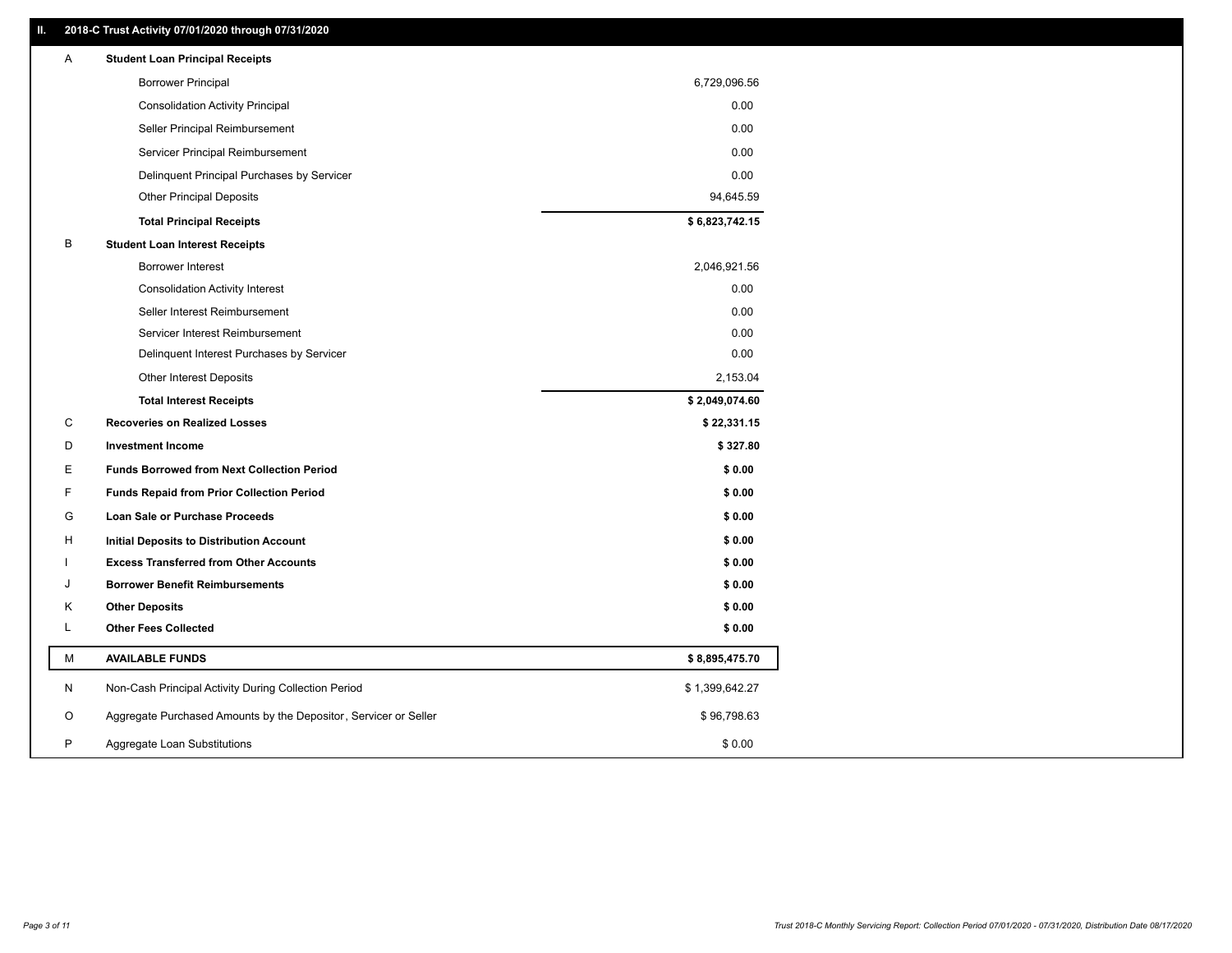|                   | <b>Loans by Repayment Status</b> |                          |         |                                                                  |                |                            |                          |         |                                                           |                |                            |
|-------------------|----------------------------------|--------------------------|---------|------------------------------------------------------------------|----------------|----------------------------|--------------------------|---------|-----------------------------------------------------------|----------------|----------------------------|
|                   |                                  |                          |         | 07/31/2020                                                       |                |                            | 06/30/2020               |         |                                                           |                |                            |
|                   |                                  | <b>Wtd Avg</b><br>Coupon | # Loans | <b>Principal and</b><br><b>Interest Accrued</b><br>to Capitalize | % of Principal | % of Loans in<br>Repay (1) | <b>Wtd Avg</b><br>Coupon | # Loans | Principal and<br><b>Interest Accrued</b><br>to Capitalize | % of Principal | % of Loans in<br>Repay (1) |
| INTERIM:          | IN SCHOOL                        | 9.50%                    | 3,073   | \$45,192,642.37                                                  | 9.963%         | $-$ %                      | 9.46%                    | 3,252   | \$47,406,046.60                                           | 10.307%        | $-$ %                      |
|                   | GRACE                            | 9.28%                    | 1,752   | \$27,083,142.05                                                  | 5.971%         | $-$ %                      | 9.30%                    | 1,927   | \$29,303,674.54                                           | 6.371%         | $-$ %                      |
|                   | <b>DEFERMENT</b>                 | 8.89%                    | 1,618   | \$20,525,440.67                                                  | 4.525%         | $-$ %                      | 8.91%                    | 1,572   | \$20,248,908.98                                           | 4.403%         | $-$ %                      |
| <b>REPAYMENT:</b> | <b>CURRENT</b>                   | 7.97%                    | 27,907  | \$319,750,113.75                                                 | 70.493%        | 88.625%                    | 7.97%                    | 27,891  | \$319,948,205.71                                          | 69.566%        | 88.149%                    |
|                   | 31-60 DAYS DELINQUENT            | 8.93%                    | 407     | \$5,317,140.14                                                   | 1.172%         | 1.474%                     | 8.70%                    | 331     | \$4,441,518.49                                            | 0.966%         | 1.224%                     |
|                   | 61-90 DAYS DELINQUENT            | 8.71%                    | 164     | \$2,473,463.87                                                   | 0.545%         | 0.686%                     | 8.96%                    | 213     | \$3,028,272.96                                            | 0.658%         | 0.834%                     |
|                   | > 90 DAYS DELINQUENT             | 9.10%                    | 119     | \$1,778,758.71                                                   | 0.392%         | 0.493%                     | 9.03%                    | 123     | \$1,909,012.58                                            | 0.415%         | 0.526%                     |
|                   | FORBEARANCE                      | 8.33%                    | 2,163   | \$31,471,090.58                                                  | 6.938%         | 8.723%                     | 8.19%                    | 2,395   | \$33,637,910.64                                           | 7.314%         | 9.268%                     |
| <b>TOTAL</b>      |                                  |                          | 37,203  | \$453,591,792.14                                                 | 100.00%        | 100.00%                    |                          | 37,704  | \$459,923,550.50                                          | 100.00%        | 100.00%                    |

Percentages may not total 100% due to rounding  $\star$ 

1 Loans classified in "Repayment" include any loan for which interim interest only, \$25 fixed payments or full principal and interest payments are due.

| <b>Loans by Borrower Status</b> |                                                                                                                                                                                |                          |         |                                                           |                |                                |                          |         |                                                           |                |                                |
|---------------------------------|--------------------------------------------------------------------------------------------------------------------------------------------------------------------------------|--------------------------|---------|-----------------------------------------------------------|----------------|--------------------------------|--------------------------|---------|-----------------------------------------------------------|----------------|--------------------------------|
|                                 |                                                                                                                                                                                |                          |         | 07/31/2020                                                |                |                                | 06/30/2020               |         |                                                           |                |                                |
|                                 |                                                                                                                                                                                | <b>Wtd Avg</b><br>Coupon | # Loans | Principal and<br><b>Interest Accrued</b><br>to Capitalize | % of Principal | % of Loans in<br>P&I Repay (2) | <b>Wtd Avg</b><br>Coupon | # Loans | Principal and<br><b>Interest Accrued</b><br>to Capitalize | % of Principal | % of Loans in<br>P&I Repay (2) |
| INTERIM:                        | IN SCHOOL                                                                                                                                                                      | 8.99%                    | 6,013   | \$87,706,663.62                                           | 19.336%        | $-$ %                          | 8.96%                    | 6,346   | \$92,193,581.65                                           | 20.045%        | $-$ %                          |
|                                 | GRACE                                                                                                                                                                          | 8.75%                    | 3,536   | \$54,313,973.17                                           | 11.974%        | $-$ %                          | 8.77%                    | 3,864   | \$58,027,742.39                                           | 12.617%        | $-$ %                          |
|                                 | <b>DEFERMENT</b>                                                                                                                                                               | 8.56%                    | 3,022   | \$37,022,301.89                                           | 8.162%         | $-$ %                          | 8.54%                    | 2,936   | \$36,547,948.89                                           | 7.947%         | $-$ %                          |
| P&I REPAYMENT:                  | <b>CURRENT</b>                                                                                                                                                                 | 7.84%                    | 21,808  | \$233,999,709.58                                          | 51.588%        | 85.231%                        | 7.84%                    | 21,527  | \$230,561,603.87                                          | 50.130%        | 84.407%                        |
|                                 | 31-60 DAYS DELINQUENT                                                                                                                                                          | 8.89%                    | 385     | \$4,904,825.30                                            | 1.081%         | 1.787%                         | 8.68%                    | 308     | \$4,156,987.64                                            | 0.904%         | 1.522%                         |
|                                 | 61-90 DAYS DELINQUENT                                                                                                                                                          | 8.69%                    | 159     | \$2,406,347.46                                            | 0.531%         | 0.876%                         | 8.91%                    | 208     | \$2,936,320.77                                            | 0.638%         | 1.075%                         |
|                                 | > 90 DAYS DELINQUENT                                                                                                                                                           | 9.08%                    | 117     | \$1,766,880.54                                            | 0.390%         | 0.644%                         | 8.98%                    | 120     | \$1,861,454.65                                            | 0.405%         | 0.681%                         |
|                                 | FORBEARANCE                                                                                                                                                                    | 8.33%                    | 2,163   | \$31,471,090.58                                           | 6.938%         | 11.463%                        | 8.19%                    | 2,395   | \$33,637,910.64                                           | 7.314%         | 12.315%                        |
| <b>TOTAL</b><br>$\star$         | Percentages may not total 100% due to rounding<br>2 Loans classified in "P&I Repayment" includes only those loans for which scheduled principal and interest payments are due. |                          | 37,203  | \$453,591,792.14                                          | 100.00%        | 100.00%                        |                          | 37,704  | \$459,923,550.50                                          | 100.00%        | 100.00%                        |

WAC reflects WAC3 To conform with company standard reporting these sections now include Princial and Interest Accrued to Capitalize .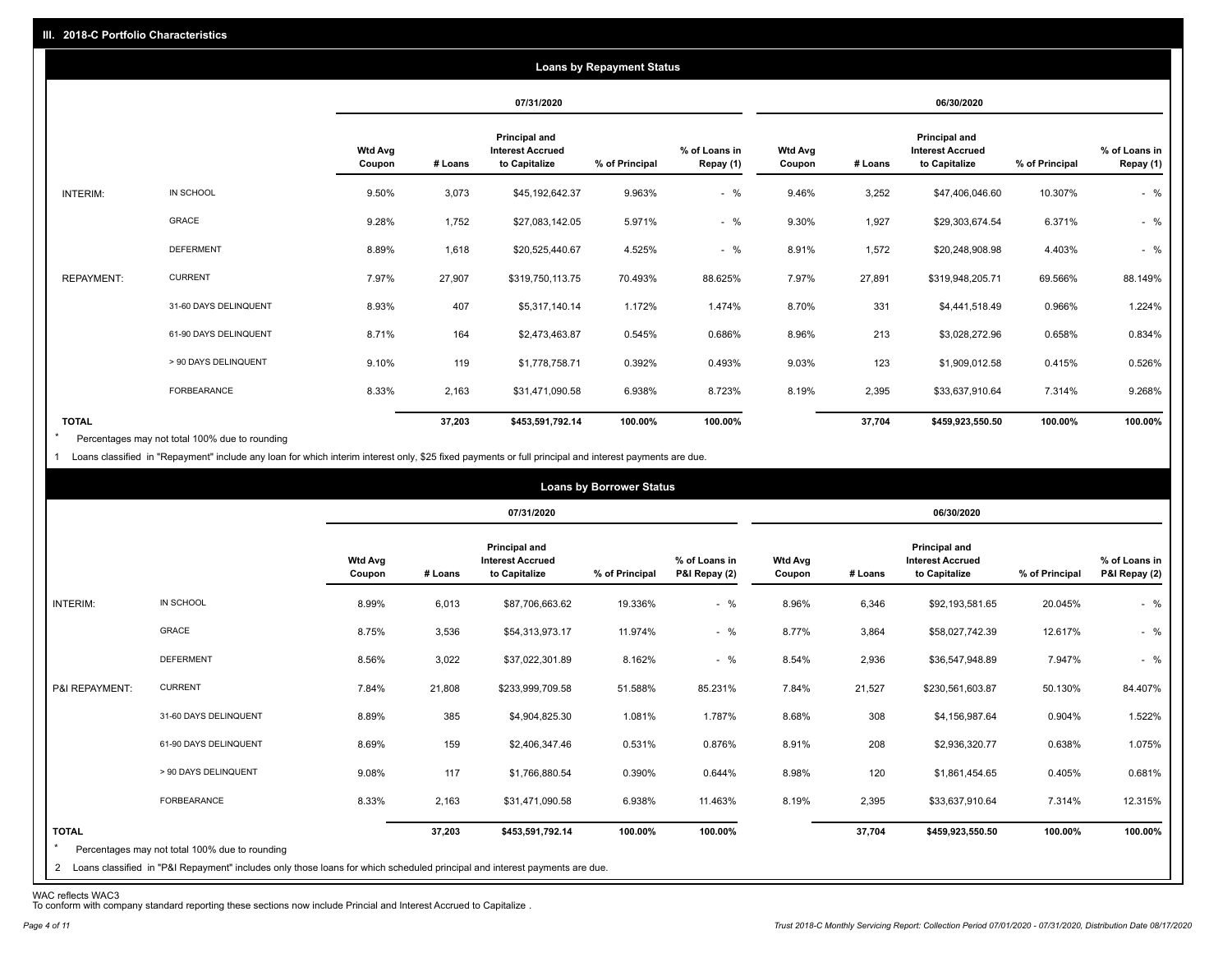|                                                                                                  | 7/31/2020        | 6/30/2020        |  |
|--------------------------------------------------------------------------------------------------|------------------|------------------|--|
| Pool Balance                                                                                     | \$453,591,792.14 | \$459,923,550.50 |  |
| Total # Loans                                                                                    | 37,203           | 37,704           |  |
| Total # Borrowers                                                                                | 36,197           | 36,685           |  |
| Weighted Average Coupon                                                                          | 8.37%            | 8.36%            |  |
| Weighted Average Remaining Term                                                                  | 131.09           | 131.41           |  |
| Percent of Pool - Cosigned                                                                       | 93.0%            | 93.0%            |  |
| Percent of Pool - Non Cosigned                                                                   | 7.0%             | 7.0%             |  |
| Borrower Interest Accrued for Period                                                             | \$2,976,771.58   | \$2,901,916.51   |  |
| Outstanding Borrower Interest Accrued                                                            | \$32,630,782.01  | \$33,770,681.97  |  |
| Gross Principal Realized Loss - Periodic *                                                       | \$616,029.77     | \$156,183.17     |  |
| Gross Principal Realized Loss - Cumulative *                                                     | \$7,958,644.01   | \$7,342,614.24   |  |
| Recoveries on Realized Losses - Periodic                                                         | \$22,331.15      | \$19,198.63      |  |
| Recoveries on Realized Losses - Cumulative                                                       | \$830,002.62     | \$807,671.47     |  |
| Net Losses - Periodic                                                                            | \$593,698.62     | \$136,984.54     |  |
| Net Losses - Cumulative                                                                          | \$7,128,641.39   | \$6,534,942.77   |  |
| Non-Cash Principal Activity - Capitalized Interest                                               | \$2,015,561.10   | \$2,052,864.35   |  |
| Since Issued Total Constant Prepayment Rate (CPR) (1)                                            | 12.20%           | 12.18%           |  |
| <b>Loan Substitutions</b>                                                                        | \$0.00           | \$0.00           |  |
| <b>Cumulative Loan Substitutions</b>                                                             | \$0.00           | \$0.00           |  |
| <b>Unpaid Servicing Fees</b>                                                                     | \$0.00           | \$0.00           |  |
| <b>Unpaid Administration Fees</b>                                                                | \$0.00           | \$0.00           |  |
| <b>Unpaid Carryover Servicing Fees</b>                                                           | \$0.00           | \$0.00           |  |
| Note Interest Shortfall                                                                          | \$0.00           | \$0.00           |  |
| Loans in Modification                                                                            | \$18,680,508.27  | \$18,390,675.54  |  |
| % of Loans in Modification as a % of Loans in Repayment (P&I)                                    | 7.68%            | 7.68%            |  |
|                                                                                                  |                  |                  |  |
| % Annualized Gross Principal Realized Loss - Periodic as a %<br>of Loans in Repayment (P&I) * 12 | 3.04%            | 0.78%            |  |
| % Gross Principal Realized Loss - Cumulative as a % of                                           |                  |                  |  |
| Original Pool Balance                                                                            | 1.34%            | 1.23%            |  |

\* In accordance with the Servicer's current policies and procedures, after September 1, 2017 loans subject to bankruptcy claims generally will not be reported as a charged- off unless and until they are delinquent for 120

(1) For additional information, see 'Since Issued CPR Methodology' found on page 11 of this report.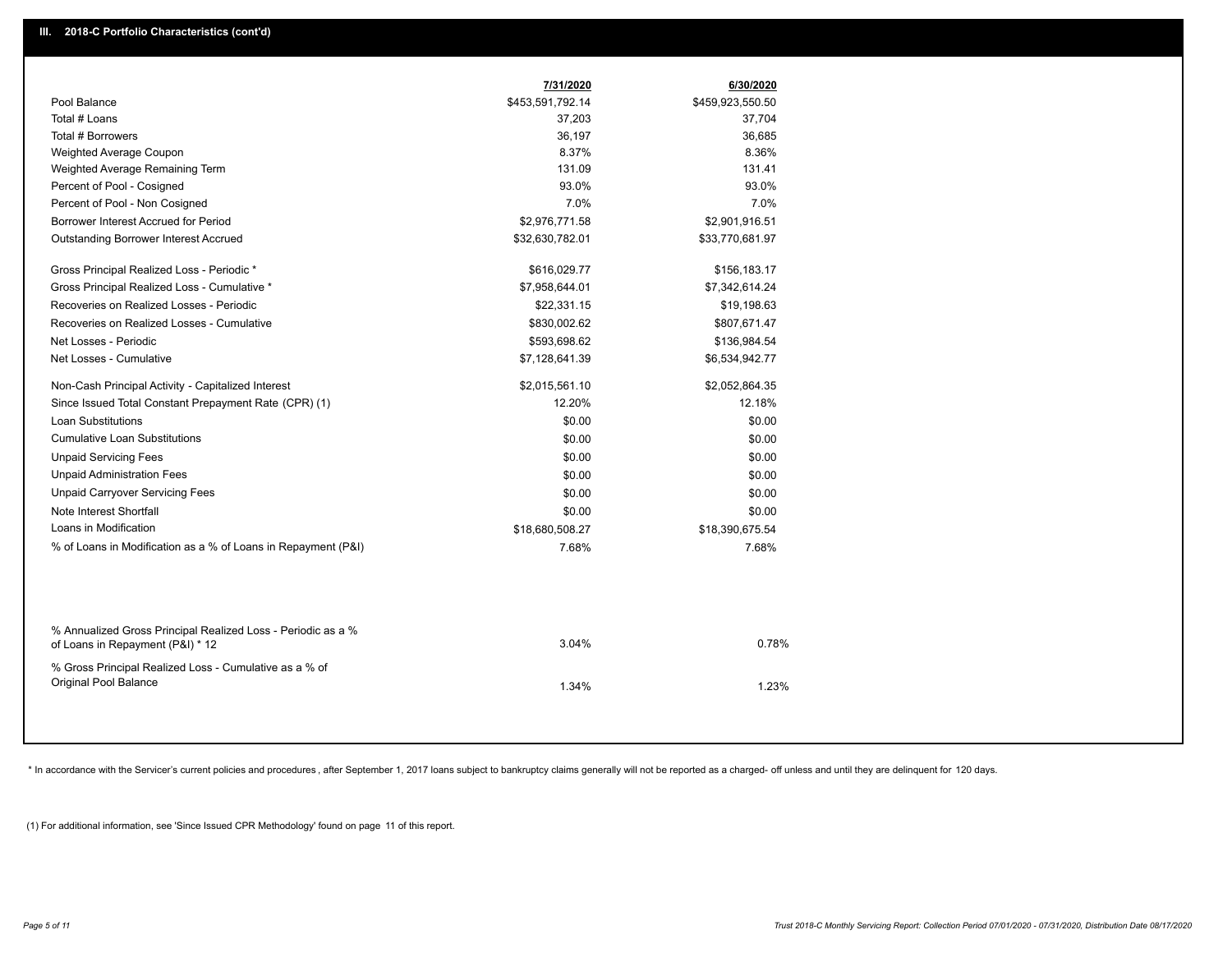#### **Loan Program**  A

|                                    | Weighted<br><b>Average Coupon</b> | # LOANS | <b>\$ AMOUNT</b> | $%$ *    |
|------------------------------------|-----------------------------------|---------|------------------|----------|
| - Smart Option Interest-Only Loans | 7.17%                             | 8,846   | \$81,782,658.24  | 18.030%  |
| - Smart Option Fixed Pay Loans     | 8.30%                             | 9,297   | \$137,118,900.43 | 30.230%  |
| - Smart Option Deferred Loans      | 8.66%                             | 19.060  | \$234,690,233.47 | 51.740%  |
| - Other Loan Programs              | $0.00\%$                          | 0       | \$0.00           | 0.000%   |
| <b>Total</b>                       | 8.29%                             | 37,203  | \$453,591,792.14 | 100.000% |

\* Percentages may not total 100% due to rounding

B

C

**Index Type**

|                       | Weighted<br><b>Average Coupon</b> | # LOANS | <b>\$ AMOUNT</b> | $%$ *     |
|-----------------------|-----------------------------------|---------|------------------|-----------|
| - Fixed Rate Loans    | 9.18%                             | 11.970  | \$155,404,050.26 | 34.261%   |
| - LIBOR Indexed Loans | 7.82%                             | 25,233  | \$298,187,741.88 | 65.739%   |
| - Other Index Rates   | $0.00\%$                          |         | \$0.00           | $0.000\%$ |
| <b>Total</b>          | 8.29%                             | 37,203  | \$453,591,792.14 | 100.000%  |

\* Percentages may not total 100% due to rounding

## **Weighted Average Recent FICO**

| 2,569  | \$29,363,285.50  | 6.474%   |
|--------|------------------|----------|
|        |                  |          |
| 2,210  | \$25,930,133.53  | 5.717%   |
| 4,154  | \$51,405,513.44  | 11.333%  |
| 8,022  | \$100,852,600.45 | 22.234%  |
| 20,247 | \$246,036,640.90 | 54.242%  |
|        | \$3,618.32       | 0.001%   |
| 37,203 | \$453,591,792.14 | 100.000% |
|        |                  |          |

WAC reflects WAC3

To conform with company standard reporting these sections now include Princial and Interest Accrued to Capitalize .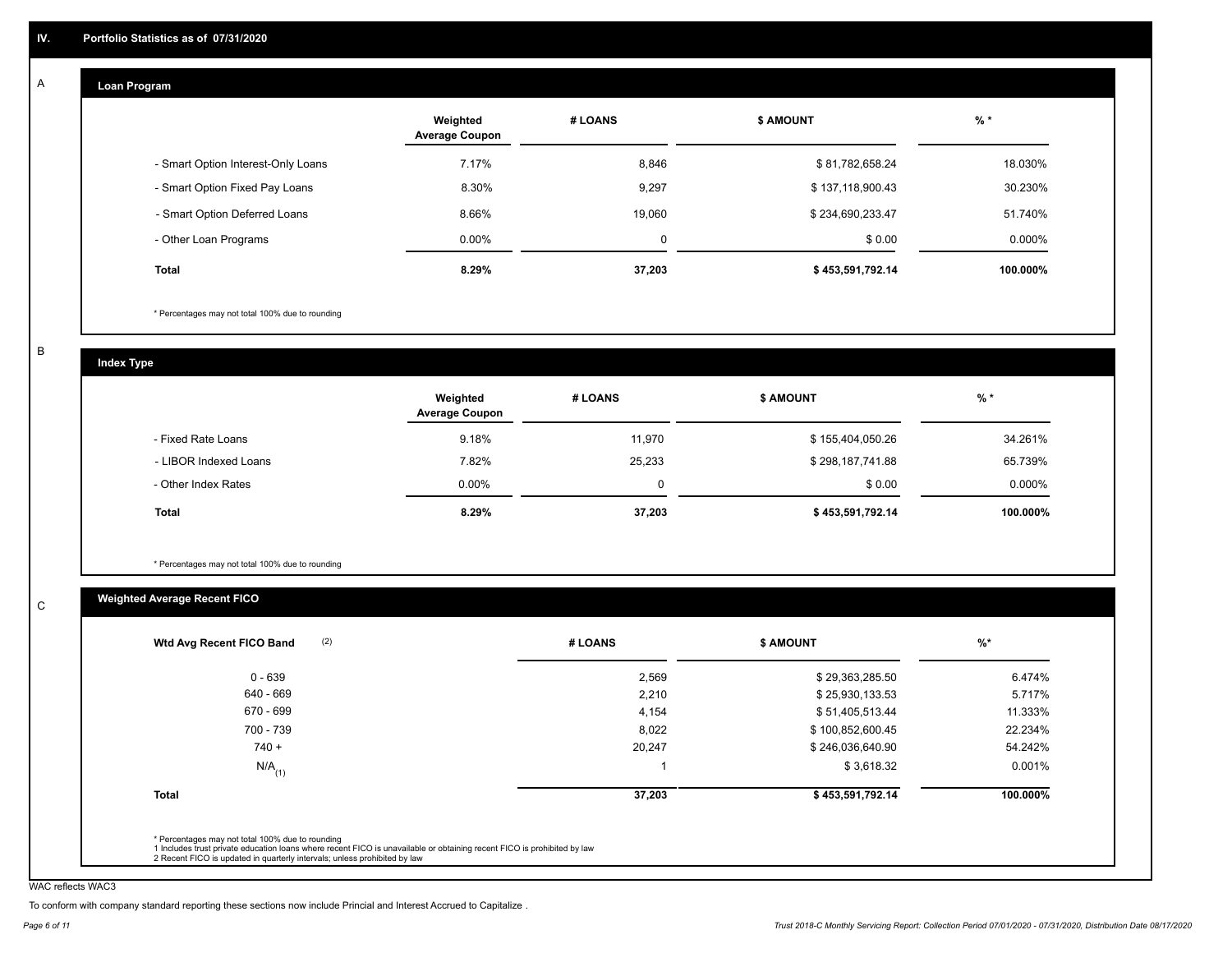| V. |                        | 2018-C Reserve Account and Principal Distribution Calculations                  |                  |  |  |  |  |  |
|----|------------------------|---------------------------------------------------------------------------------|------------------|--|--|--|--|--|
| Α. | <b>Reserve Account</b> |                                                                                 |                  |  |  |  |  |  |
|    |                        | Specified Reserve Account Balance                                               | \$1,508,827.00   |  |  |  |  |  |
|    |                        | <b>Actual Reserve Account Balance</b>                                           | \$1,508,827.00   |  |  |  |  |  |
| В. |                        | <b>Principal Distribution Amount</b>                                            |                  |  |  |  |  |  |
|    | i.                     | Class A Notes Outstanding                                                       | \$313,705,324.23 |  |  |  |  |  |
|    | ii.                    | Pool Balance                                                                    | \$453,591,792.14 |  |  |  |  |  |
|    | iii.                   | First Priority Principal Distribution Amount (i - ii)                           | \$0.00           |  |  |  |  |  |
|    | iv.                    | Class A and B Notes Outstanding                                                 | \$353,705,324.23 |  |  |  |  |  |
|    | ν.                     | First Priority Principal Distribution Amount                                    | \$0.00           |  |  |  |  |  |
|    | vi.                    | Pool Balance                                                                    | \$453,591,792.14 |  |  |  |  |  |
|    | VII.                   | Specified Overcollateralization Amount                                          | \$113,397,948.04 |  |  |  |  |  |
|    | viii.                  | Regular Principal Distribution Amount (if (iv > 0, (iv - v) - (vi - vii))       | \$13,511,480.13  |  |  |  |  |  |
|    | ix.                    | Pool Balance                                                                    | \$453,591,792.14 |  |  |  |  |  |
|    | х.                     | 10% of Initial Pool Balance                                                     | \$59,551,785.83  |  |  |  |  |  |
|    | xi.                    | First Priority Principal Distribution Amount                                    | \$0.00           |  |  |  |  |  |
|    | xii.                   | Regular Principal Distribution Amount                                           | \$13,511,480.13  |  |  |  |  |  |
|    | xiii.                  | Available Funds (after payment of waterfall items A through I)                  | \$0.00           |  |  |  |  |  |
|    | xiv.                   | Additional Principal Distribution Amount (if(vi <= x,min(xiii, vi - xi - xii))) | \$0.00           |  |  |  |  |  |
|    |                        |                                                                                 |                  |  |  |  |  |  |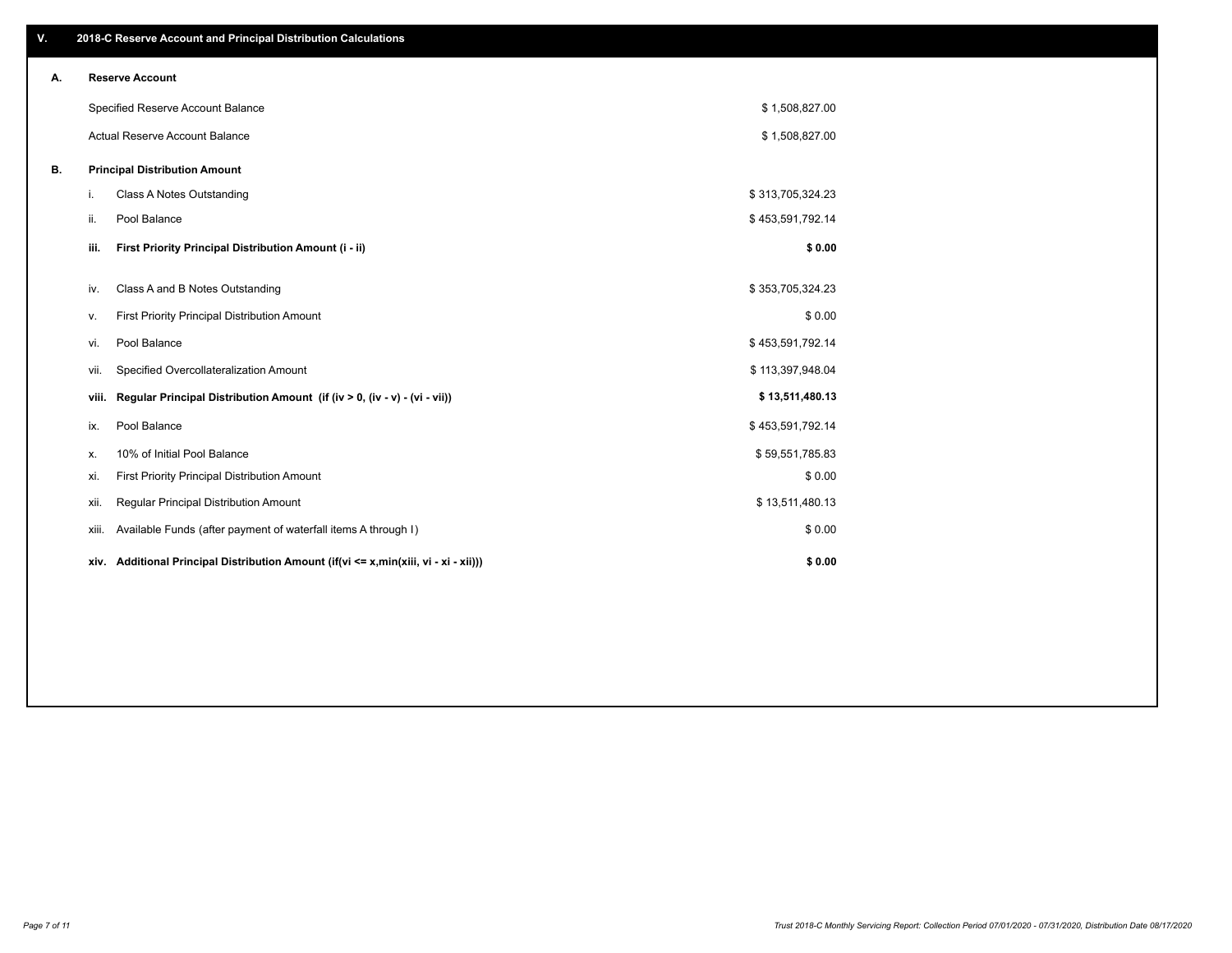|              |                                                                                   | Paid                 | <b>Funds Balance</b>             |
|--------------|-----------------------------------------------------------------------------------|----------------------|----------------------------------|
|              | <b>Total Available Funds</b>                                                      |                      | \$8,895,475.70                   |
| A            | <b>Trustee Fees</b>                                                               | \$0.00               | \$8,895,475.70                   |
| В            | <b>Servicing Fees</b>                                                             | \$287,124.97         | \$8,608,350.73                   |
| C            | i. Administration Fees<br>ii. Unreimbursed Administrator Advances plus any Unpaid | \$8,333.00<br>\$0.00 | \$8,600,017.73<br>\$8,600,017.73 |
| D            | Class A Noteholders Interest Distribution Amount                                  | \$723,369.22         | \$7,876,648.51                   |
| E.           | <b>First Priority Principal Payment</b>                                           | \$0.00               | \$7,876,648.51                   |
| F.           | Class B Noteholders Interest Distribution Amount                                  | \$133,333.33         | \$7,743,315.18                   |
| G            | <b>Reinstatement Reserve Account</b>                                              | \$0.00               | \$7,743,315.18                   |
| H            | <b>Regular Principal Distribution</b>                                             | \$7,743,315.18       | \$0.00                           |
| $\mathbf{I}$ | <b>Carryover Servicing Fees</b>                                                   | \$0.00               | \$0.00                           |
| J            | Additional Principal Distribution Amount                                          | \$0.00               | \$0.00                           |
| Κ            | Unpaid Expenses of Trustee                                                        | \$0.00               | \$0.00                           |
| L            | Unpaid Expenses of Administrator                                                  | \$0.00               | \$0.00                           |
| М            | Remaining Funds to the Residual Certificateholders                                | \$0.00               | \$0.00                           |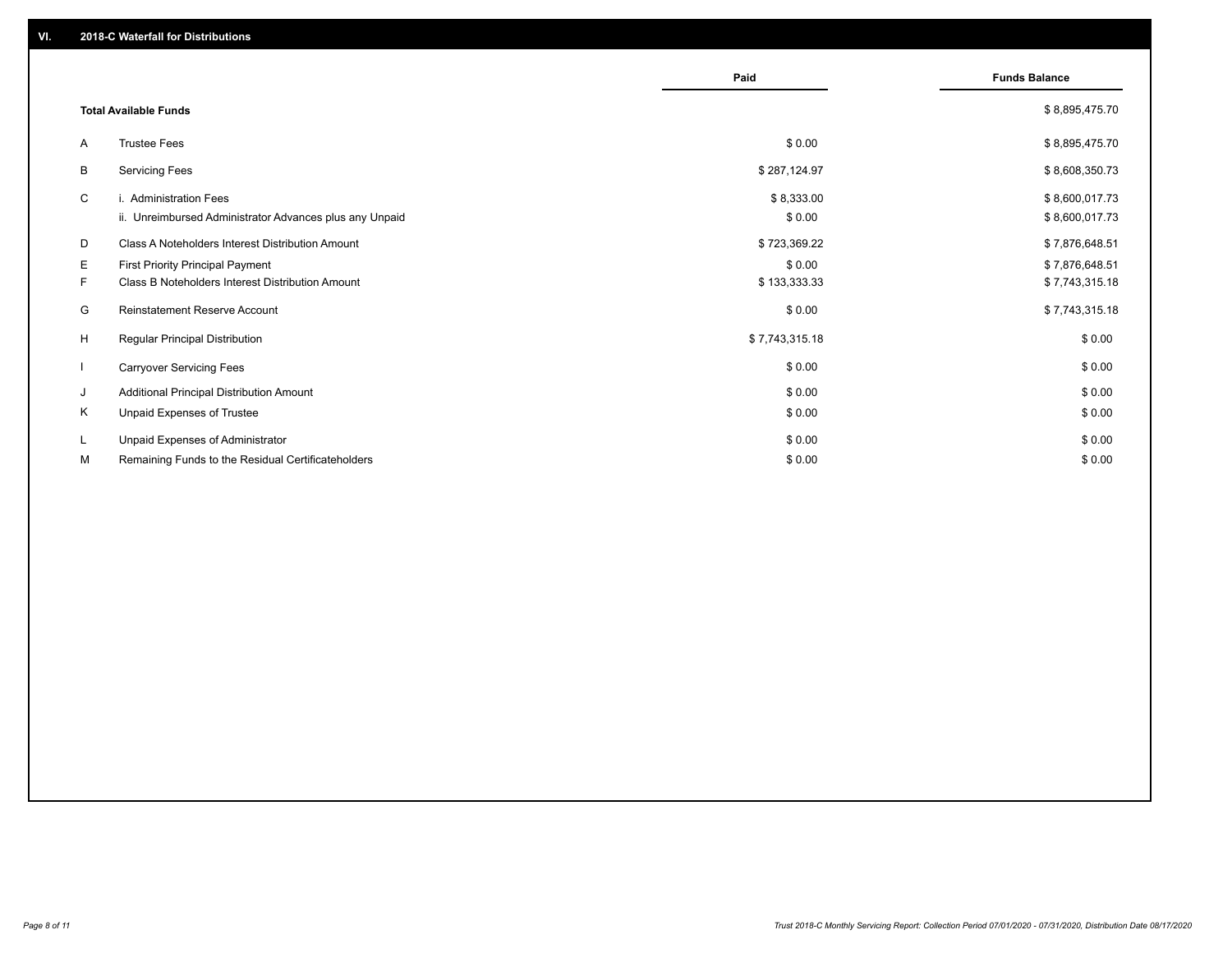| <b>Distribution Amounts</b>                                |                         |                         |                         |
|------------------------------------------------------------|-------------------------|-------------------------|-------------------------|
|                                                            | A <sub>2</sub> A        | A <sub>2</sub> B        | в                       |
| Cusip/Isin                                                 | 78449QAB3               | 78449QAC1               | 78449QAD9               |
| <b>Beginning Balance</b>                                   | \$210,096,226.32        | \$103,609,097.91        | \$40,000,000.00         |
| Index                                                      | <b>FIXED</b>            | <b>LIBOR</b>            | <b>FIXED</b>            |
| Spread/Fixed Rate                                          | 3.63%                   | 0.75%                   | 4.00%                   |
| Record Date (Days Prior to Distribution)                   | 1 NEW YORK BUSINESS DAY | 1 NEW YORK BUSINESS DAY | 1 NEW YORK BUSINESS DAY |
| Accrual Period Begin                                       | 7/15/2020               | 7/15/2020               | 7/15/2020               |
| <b>Accrual Period End</b>                                  | 8/15/2020               | 8/17/2020               | 8/15/2020               |
| Daycount Fraction                                          | 0.08333333              | 0.09166667              | 0.08333333              |
| Interest Rate*                                             | 3.63000%                | 0.92475%                | 4.00000%                |
| <b>Accrued Interest Factor</b>                             | 0.003025000             | 0.000847688             | 0.003333333             |
| <b>Current Interest Due</b>                                | \$635,541.08            | \$87,828.14             | \$133,333.33            |
| Interest Shortfall from Prior Period Plus Accrued Interest | $\frac{1}{2}$           | $\mathcal{S}$ -         | $\frac{1}{2}$           |
| <b>Total Interest Due</b>                                  | \$635,541.08            | \$87,828.14             | \$133,333.33            |
| <b>Interest Paid</b>                                       | \$635,541.08            | \$87,828.14             | \$133,333.33            |
| Interest Shortfall                                         | $\mathsf{\$}$ -         | $\mathsf{\$}$ -         | $$ -$                   |
| <b>Principal Paid</b>                                      | \$5,185,889.98          | \$2,557,425.20          | $$ -$                   |
| <b>Ending Principal Balance</b>                            | \$204,910,336.34        | \$101,051,672.71        | \$40,000,000.00         |
| Paydown Factor                                             | 0.023679863             | 0.023679863             | 0.000000000             |
| <b>Ending Balance Factor</b>                               | 0.935663636             | 0.935663636             | 1.000000000             |

\* Pay rates for Current Distribution. For the interest rates applicable to the next distribution date, please see https://www.salliemae.com/about/investors/data/SMBabrate.txt.

**VII. 2018-C Distributions**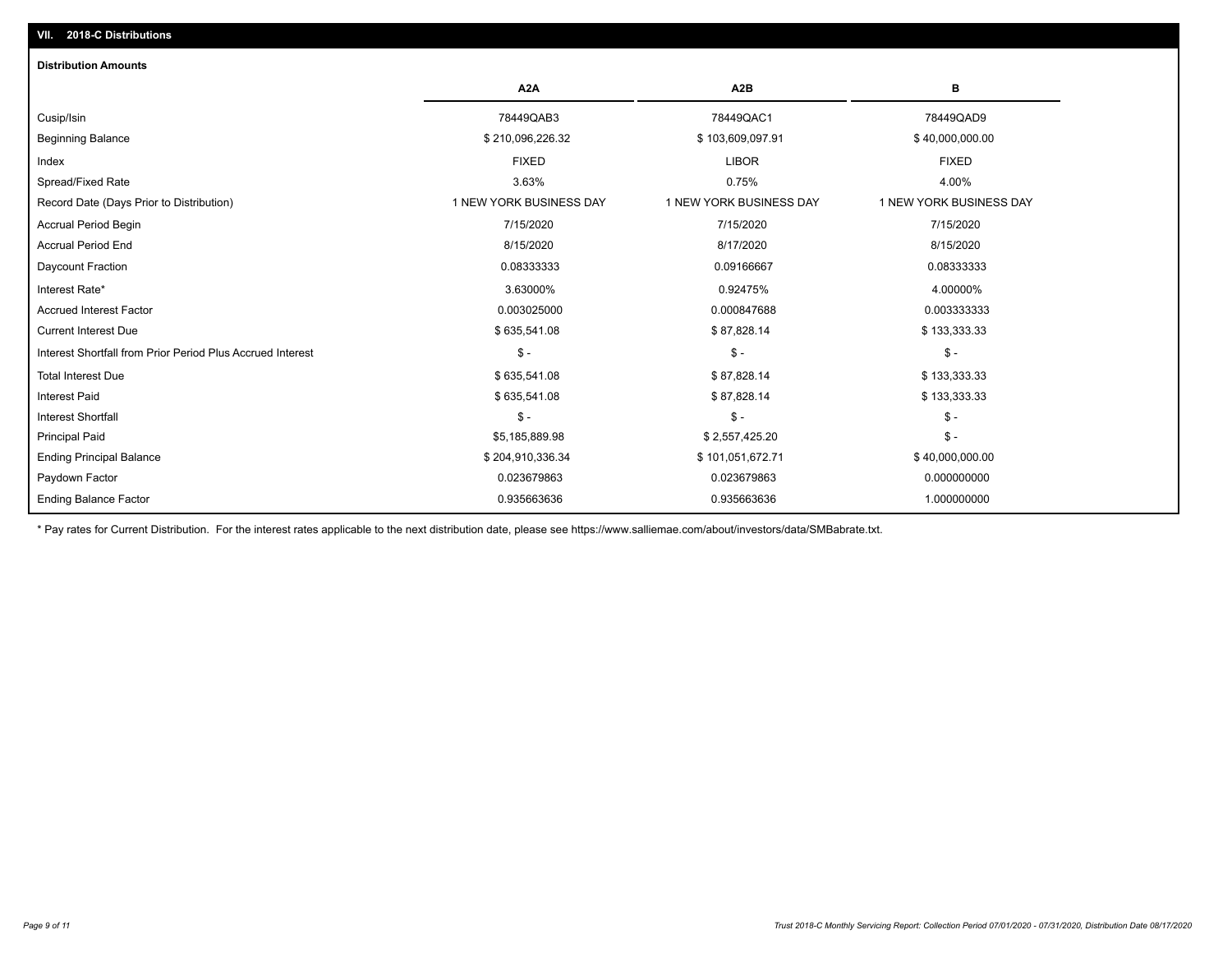#### **Since Issued Total CPR**

$$
\text{total CPR} = 1 - \left(\frac{APB}{PPB}\right)^{\left(\frac{12}{MSC}\right)}
$$

APB = Actual period-end Pool Balance PPB = Projected period-end Pool Balance assuming no prepayments and no defaults Pool Balance = Sum(Principal Balance + Interest Accrued to Capitalize Balance) MSC = Months Since Cut-Off

#### **Since-Issued Total Constant Prepayment Rate (CPR)**

Since-Issued Total CPR measures prepayments, both voluntary and involuntary, for a trust student loan pool over the life of a transaction. For each trust distribution, the actual month-end pool balance is compared against a month-end pool balance originally projected at issuance assuming no prepayments and defaults. For purposes of Since- Issued Total CPR calculations, projected period end pool balance assumes in-school status loans have up to a six month grace period before moving to repayment, grace status loans remain in grace status until their status end date and then to move to full principal and interest repayment, loans subject to interim interest or fixed payments during their in-school and grace period continue paying interim interest or fixed payments until full principal and interest repayment begins, all other trust loans are in full principal and interest repayment status, and that no trust loan in full principal and interest repayment moves from full principal and interest repayment status to any other status.

#### **Weighted Average Coupon**

*WAC1 = APB* ((*CIR*)\*(*APB*))

*WAC2 = APB*  $\frac{((APCL)^{*}(APB))}{APB}$  wac<sub>3</sub> =  $\frac{((ACTL)^{*}(A)P}{APB}$ 



APB = Actual period-end Pool Balance

CIR = Average of the Contractual Interest Rate (1)

APCL = Average of the Applicable Interest Rate (2)

ACTL = Average of the Actual Interest Rate (3)

#### **Weighted Average Coupon (WAC)**

(1) Contractual Interest Rate represents the interest rate indicated in the Promissory Note

(2) Appliclable Interest Rate represents the interest rate after rate reductions, if applicable, are applied

(3) Actual Interest Rate represents the interest rate when borrower incentive programs and rate reductions, if applicable, are applied